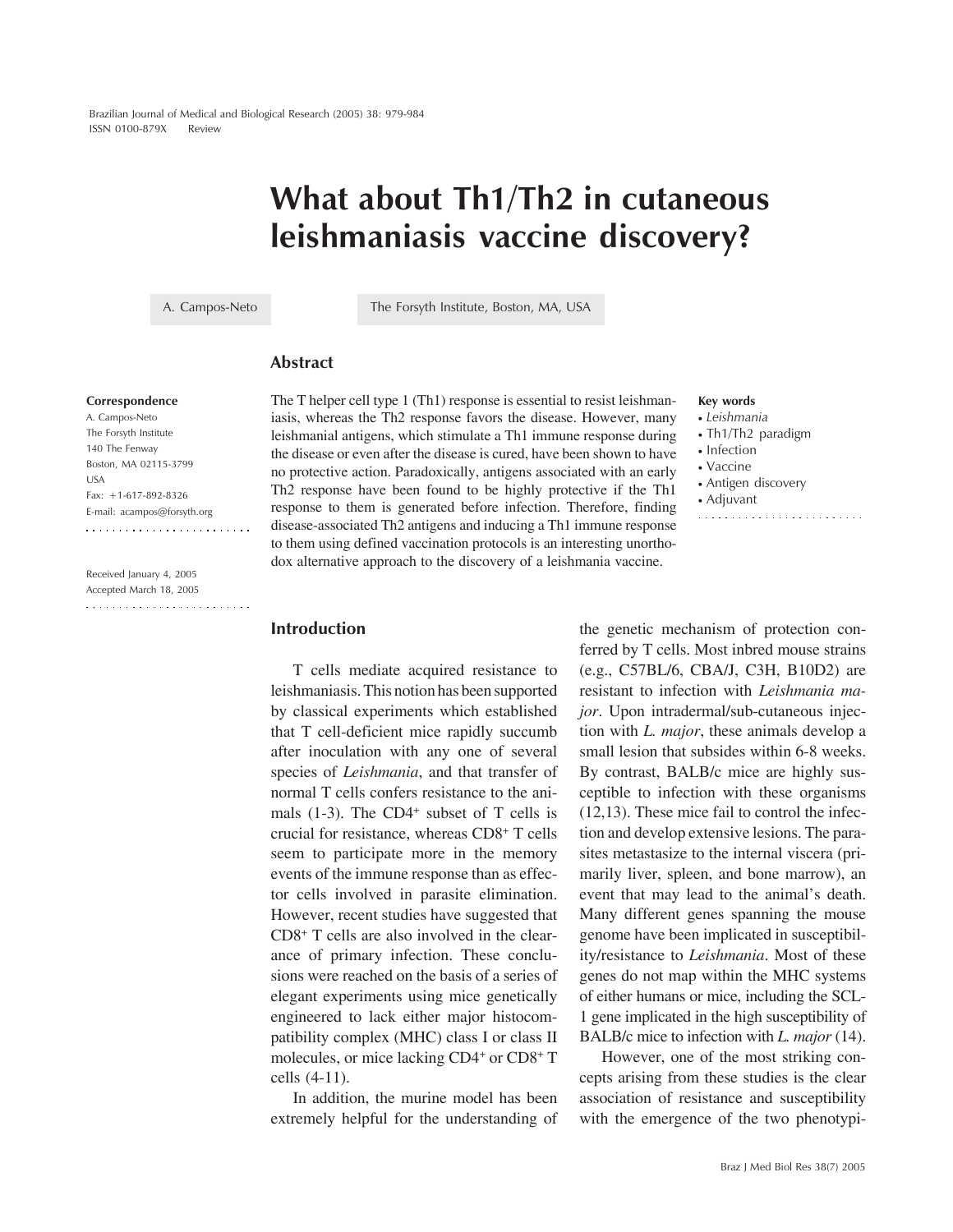cally distinct subsets of CD4+ T cells, namely T helper cell type 1 (Th1) and type 2 (Th2) cells, during the disease process. Upon infection with *L. major*, mice of the resistant phenotype clearly develop a dominant Th1 phenotype of immune response to the parasite's antigens. By contrast, BALB/c mice develop a typical Th2 response. Several systems have been used to correlate resistance/susceptibility with Th1/Th2 responses but perhaps the most compelling one is that involving mice genetically deficient in either interferon γ (IFN-γ) or interleukin 4 (IL-4), the phenotypic surrogates of the Th1 and Th2 CD4+ T cell responses, respectively. Thus, targeted disruption of the IFN-γ gene in C57BL/6 mice causes these animals, which are otherwise resistant to infection with *L. major*, to become highly susceptible to these organisms (15,16). Moreover, IL-4 transgenic resistant mice expressing low levels of this cytokine fail to clear the infection (17,18). In addition, targeted disruption of the IL-4 gene in BALB/c mice causes these animals, which are otherwise susceptible to infection with *L. major*, to become highly resistant to these organisms (19). However (and surprisingly), genetic disruption of the IL-4 gene of BALB/c mice can also generate animals that are as susceptible to infection with *L. major* as are wildtype conventional BALB/c mice (20). The reasons for this discrepancy depend on some circumstances such as infection with particular *L. major* sub-strains, due to the fact that IL-4 and/or IL-4 receptor signaling is not required to promote Th2 cell development and susceptibility in BALB/c mice (21).

More recently, susceptibility and resistance to *Leishmania* infection in the mouse model have also been demonstrated to be associated with the emergence of a unique subset of T cells, namely the T regulatory cells (T reg) and with the levels of the cytokine IL-10 (22,23). T reg cells (CD4+ CD25+) suppress the activity of effector T cell populations (CD4+CD25- ) specific for

self-antigens as well as foreign invaders such as leishmania parasites. Interestingly, during infection of C57BL/6 mice with *L. major*, CD4+CD25+ T cells accumulate in the leishmanial skin lesions, and these cells produce IL-10 upon *in vitro* stimulation with parasite antigens. IL-10 is a potent inhibitor of IFN-γ production and has been shown to be a key cytokine that favors the persistence of the parasites in skin lesions (24). Therefore, T reg cells and IL-10 are important and integrated mediators or regulators of resistance/susceptibility to leishmaniasis.

## **Premises concerning Th1/Th2 in vaccine development**

During the past decade, several investigators have used the Th1/Th2 paradigm to construct a syllogism that supports a strategy of antigen discovery/selection in vaccine development against leishmaniasis. Thus, leishmanial antigens that predominantly stimulate Th1 responses in patient cells or spleen or lymph node cells from mice infected with *L. major* have commonly been accepted as "potential protective antigens" and therefore promising vaccine candidates. Conversely, antigens that predominantly stimulate a Th2 response from these cells have been regarded as of lesser interest as vaccine candidates because they are likely to be associated with pathology.

Paradoxically with respect to the conventional Th1/Th2 paradigm, many investigators have observed that several leishmanial antigens against which a Th1 response is developed during the infection are not necessarily protective antigens. For example, lymph node cells of BALB/c mice chronically infected with *L. major*, upon stimulation with the Ldp23 antigen produce high levels of IFN-γ and undetectable amounts of IL-4, a typical Th1 response (25). However, immunization of BALB/c mice with Ldp23 in combination with adjuvants that preferentially induce Th1 responses, such as IL-12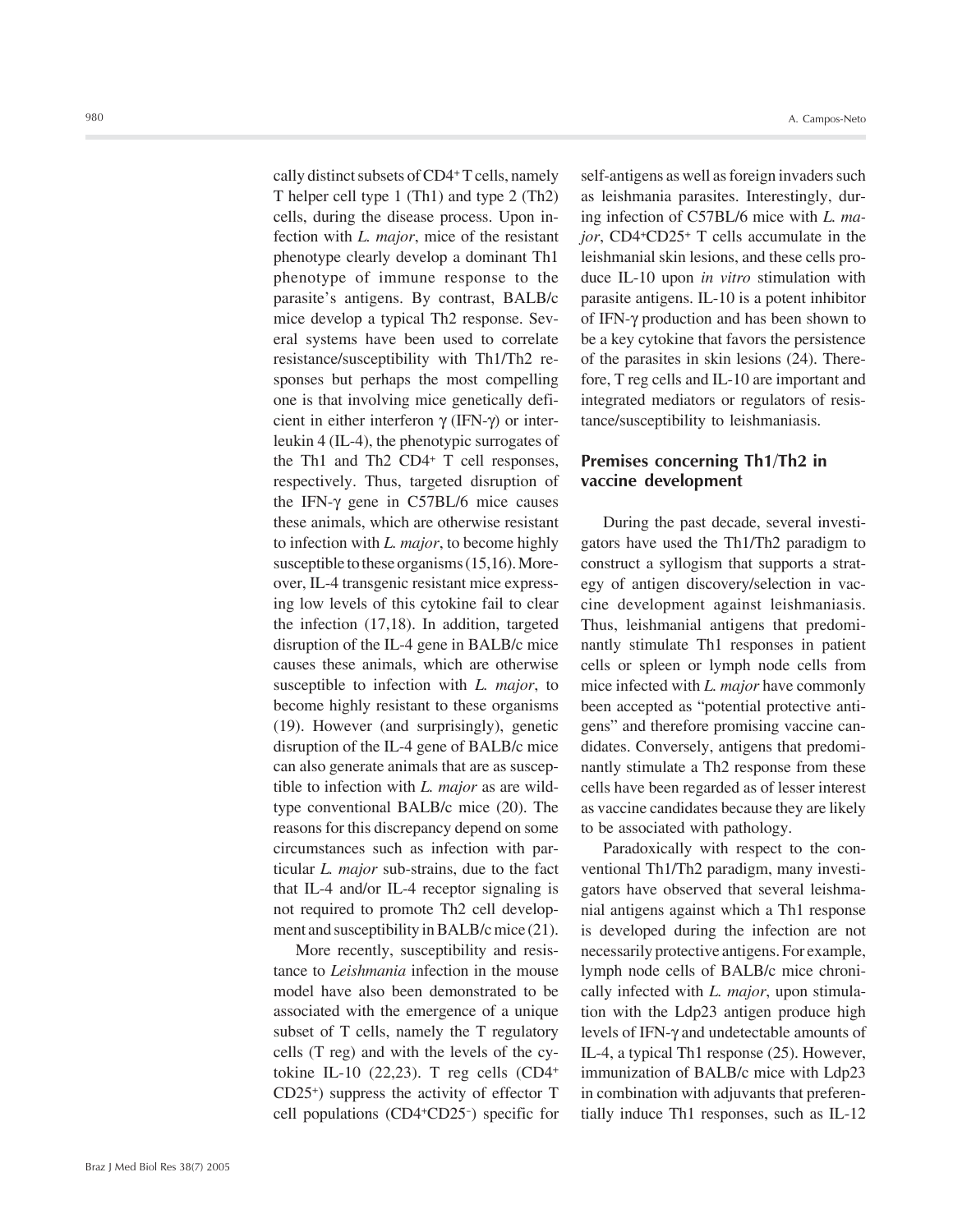and monophosphoryl lipid A plus squalene (MPL-SE), despite stimulating a strong antigen-specific Th1 response in the absence of any detectable Th2 response, results in no protection (26). This lack of correlation with protection was also observed with eight other leishmanial antigens that have been discovered and selected on the basis of the Th1/ Th2 paradigm and using peripheral blood mononuclear cells from cured leishmaniasis patients as immunological readouts (26,27).

In clear contrast, the LACK antigen stimulates a strong Th2 response that can be detected in lymph node and spleen cells soon after infection of BALB/c mice with *L. major*. In addition, the sera of these animals contain high titers of IgG1 anti-LACK antibodies. In spite of this, LACK induces substantial protection in BALB/c mice if administered in conjunction with adjuvants that stimulate Th1 responses (28,29). More recently, a *Leishmania mexicana* cysteine protease antigen named CPB2.8 was shown to be a potent Th2-inducing molecule during experimental leishmaniasis but, similarly to LACK, capable of inducing significant protection if administered with Th1-modulating adjuvants (30).

In another situation, the LmSTI1 antigen stimulates mixed Th1/Th2 responses in lymph node cells of BALB/c mice infected with *L. major* and the sera of these animals contain high titers of IgE, IgG1, and IgG2a anti-LmSTI1 antibodies (31). As is the case for LACK, LmSTI1 is readily recognized by the mouse lymph node and spleen cells soon after infection. Moreover, LmSTI1 induces excellent protection in BALB/c mice and in monkeys if used with IL-12 (32) or MPL-SE (33) as adjuvant. Interestingly, these two antigens (LACK and LmSTI1) do not share sequence similarities and yet are equally involved in stimulating primarily a Th2 response during the infectious process caused by *L. major* in BALB/c mice. Therefore, it seems that the biased Th2 response is not dependent on a particular molecular characteristic of leishmanial antigens.

Moreover, recent experiments using the avirulent mutant phosphoglycan-deficient *L. major* (lpg2-parasites) demonstrated that infection of mice with this parasite results in minor disease and long survival of the mutant in the animals' tissues. Interestingly, for reasons not yet understood, lymph node cells from the mice infected with this mutant, in contrast to mice infected with wild-type parasites, produced minimal levels of IL-4 and IL-10 after *in vitro* stimulation with *L. major* soluble antigens. However, the levels of IFNγ produced by the cells of mice infected with the mutant were only slightly lower than the levels of IFN-γ produced by the lymph node cells of mice infected with wild-type *L. major*. Not surprisingly, vaccination of BALB/c mice with lpg2-parasites conferred excellent protection against challenge with virulent organisms (34). In conclusion, the protection induced by lpg2-parasites is basically not associated with enhanced IFN-γ production in response to leishmanial antigens but clearly with a dramatic suppression of IL-4 and IL-10 responses to the same antigens.

It is clear that these results do not support the use of Th1 cells from infected hosts as readouts for antigen selection in vaccine development against leishmaniasis. However, they by no means challenge the concept that a Th1 response is essential for protection against leishmaniasis. Indeed, as mentioned above, inducing a Th1 immune response to LACK before infection results in protection (28,29). Conversely, immunization of BALB/c mice with LmSTI1 formulated with alum, an adjuvant that polarizes the immune response to Th2 phenotype, results in no protection, in clear contrast to immunization with the IL-12 adjuvant (35).

## **An alternative Th1/Th2 premise**

We conclude from these arguments that for vaccine development against leishmaniasis, the use of immunological mediators of polarized Th1-specific immune response to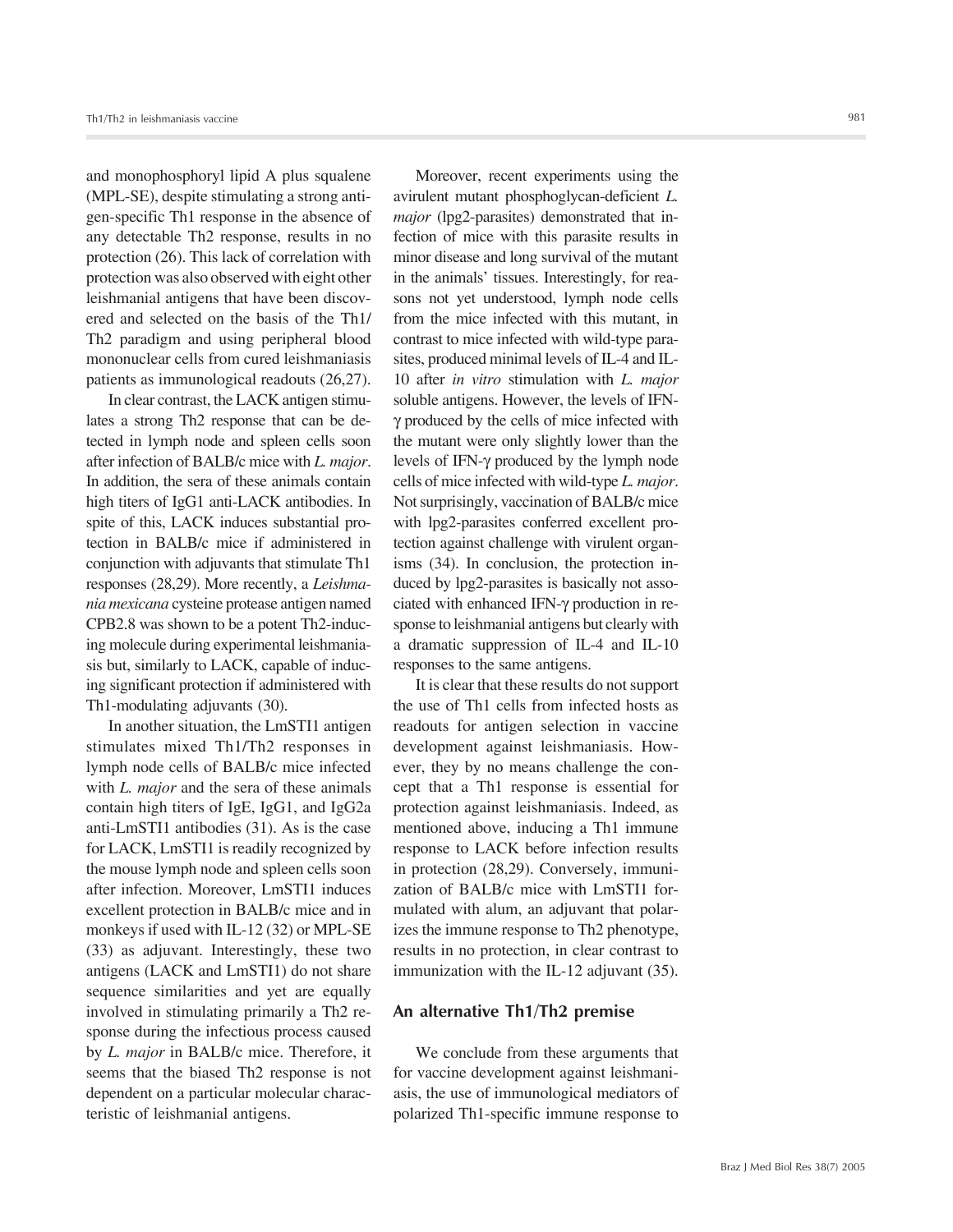parasite antigens as readouts for antigen discovery and selection seems to be redundant and irrelevant. Rather, potent Th2-inducing antigens that are expressed or secreted by the parasites after infection (particularly during the initiation of the infection) seem to be more appropriate target molecules for vaccine development, as long as they are administered with an adjuvant that, in combination with them, modulates a strong Th1 response, thus preventing the emergence of disease favoring antigen-specific Th2 clones (Figure 1). Indeed, once Th1 cells are triggered for a particular antigen a memory is generated and a future infectious process will restimulate these Th1 memory cells instead of possible Th2 responses that would normally emerge if the memory had not been previously established (36). In other words, offsetting the parasite's Th2 strategies instead of fostering the Th1 response that is elicited during infection can be an efficient alternative in vaccine development against leishmaniasis.

Unfortunately, at this time, despite the fact that evaluation of antigen immunogenicity during later phases of the infectious process (e.g., 2-3 weeks post-infection) can be easily achieved, the evaluation and selection (discovery) of antigens that stimulate the immune response immediately after the initiation of the infection is a rather difficult task. However, T cell lines can be generated from lymph node cells of mice as early as 2- 3 days post-infection, thus opening the possibility to use them in gene cloning strategies as readouts of the pathogen's cDNA or genomic expression libraries (27,33). This approach should permit the identification or discovery of dominant Th1 or Th2 parasite antigens that are expressed immediately after the initiation of the infectious process.

A constraint of this proposed unorthodox alternative is that it relies primarily on the unique Th1/Th2 paradigm of the mouse model of leishmaniasis. As already mentioned, recent evidence suggests that leishmanial antigens stimulate T reg cells (CD4+CD25+), thus impairing the activation of the effector CD4+CD25- T cells. Therefore, under these circumstances such antigens are not necessarily associated with the classical Th1/Th2 pathways of regulation of resistance/susceptibility and would theoretically be missed by strategies designed to detect Th2-inducing antigens. However, the

Figure 1. Schematic illustration of a common sense Th1 strategy (upper box) and an unorthodox Th2 alternative protocol (lower box) of antigen discovery/ selection in vaccine development against cutaneous leishmaniasis. IL-12 = interleukin 12; MPL-SE = monophosphoryl lipid A plus squalene.

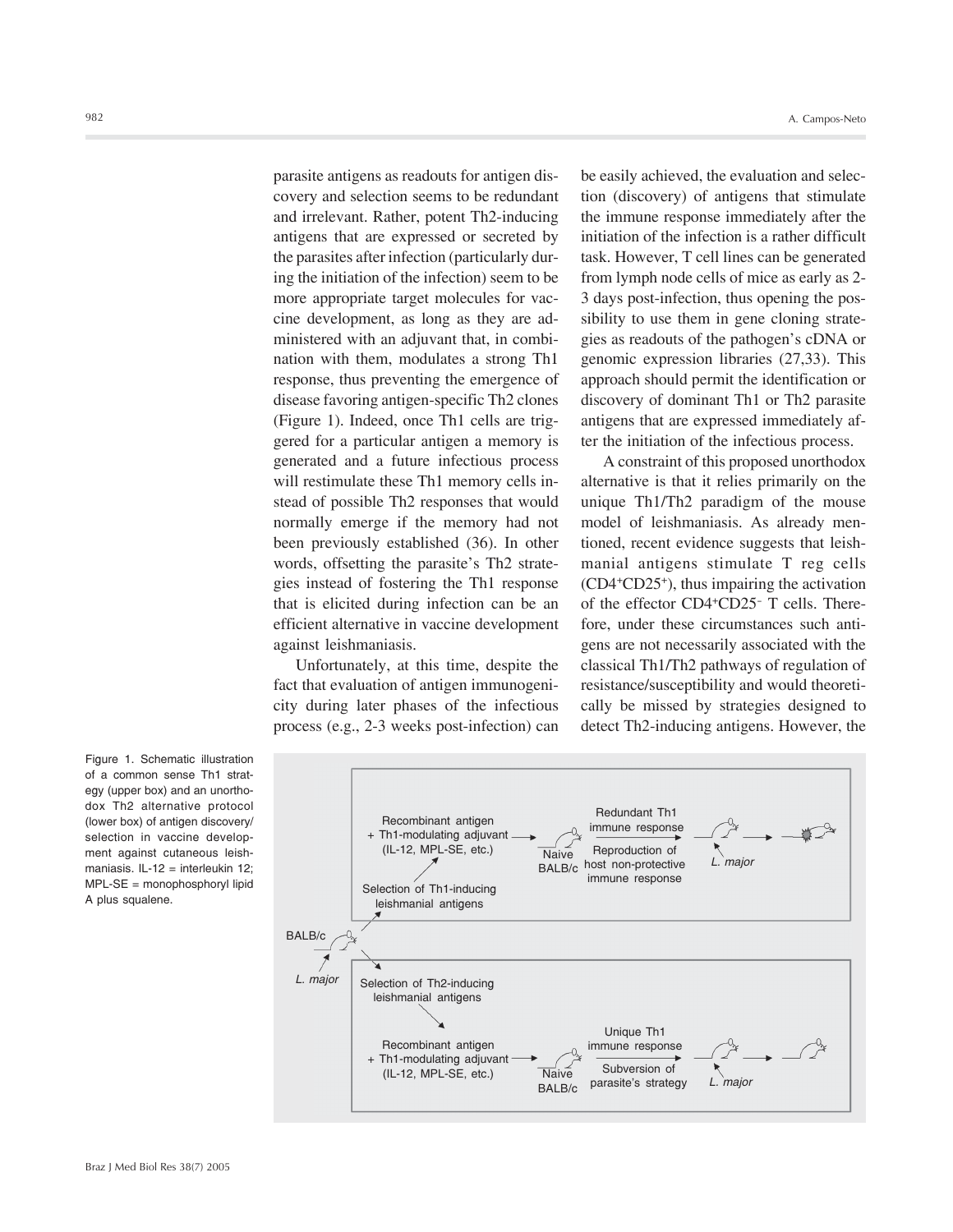T cell-cloning strategy can be easily adapted for the detection of IL-10-inducing antigens. Therefore, the parasite's genes encoding such antigens can be cloned and expressed and theoretically used, similarly to Th2-inducing antigens, in immunization protocols that offset their ability to induce IL-10. A second constraint of our proposal is that it may not be applicable to humans because the Th1/ Th2 paradigm is not as strongly supported in humans as it is in the murine model of leishmaniasis. However, although circumstantial, evidence does suggest that resistance and susceptibility to cutaneous leishmaniasis may be associated with the Th1 phenotype of the immune response in humans as well (37,38). A third possible constraint of the proposal is that the singularity of the high susceptibility of BALB/c animals to infection with *L. major* may not reflect the general susceptibility of humans, particularly patients with cutaneous leishmaniasis in the "Old World". Resistant mice (e.g., C57BL/6) may perhaps reflect better the clinical response of humans to this parasite and other self-limiting leishmania infections. In contrast, the BALB/c model perhaps reflects better the clinical response of some non-self healing patients with "New World" leishmaniasis. However, the use of the more susceptible animal models seems appropriate because they mirror more closely the

immunological status of the individuals in the human population who are ultimately the targets of the vaccine, i.e., the susceptible and not the resistant or self-healing individuals.

Thus, we conclude that, apart from these listed constraints, a pragmatic approach to the development of a vaccine against leishmania infection, and perhaps against other intracellular infectious organisms, is to prioritize antigens based on potency and on the Th2 phenotype of the immune response that is generated against them immediately after the initiation of the infection. At least theoretically, the most immunogenic Th2 antigens during the early phases of the infectious process should be the most readily available and perhaps most abundant targets for protection upon a vaccination regime that primes a solid and sustained Th1 response to them. In other words, offsetting the parasite's Th2 strategies instead of fostering the Th1 response that is elicited during infection can be an efficient alternative in vaccine development against leishmaniasis and other pathogens.

Indeed, using a similar criterion, we have identified a *Mycobacterium tuberculosis* protein which is a promising candidate for a recombinant antigen vaccine against tuberculosis (39).

## **References**

- 1. Handman E, Ceredig R & Mitchell GF (1979). Murine cutaneous leishmaniasis: disease patterns in intact and nude mice of various genotypes and examination of some differences between normal and infected macrophages. *Australian Journal of Experimental Biology and Medical Science*, 57: 9-29.
- 2. Preston PM, Carter RL, Leuchars E, Davies AJ & Dumonde DC (1972). Experimental cutaneous leishmaniasis. 3. Effects of thymectomy on the course of infection of CBA mice with *Leishmania tropica*. *Clinical and Experimental Immunology*, 10: 337-357.
- 3. Scott P, Natovitz P, Coffman RL, Pearce E & Sher A (1988). Immunoregulation of cutaneous leishmaniasis. T cell lines that transfer protective immunity or exacerbation belong to different T helper subsets and respond to distinct parasite antigens. *Journal of Experimental Medicine*, 168: 1675-1684.
- 4. Fowell DJ, Magram J, Turck CW, Killeen N & Locksley RM (1997).

Impaired Th2 subset development in the absence of Cd4. *Immunity*, 6: 559-569.

- 5. Erb K, Blank C, Ritter U, Bluethmann H & Moll H (1996). *Leishmania major* infection in major histocompatibility complex class II-deficient mice: CD8+ T cells do not mediate a protective immune response. *Immunobiology*, 195: 243-260.
- 6. Chakkalath HR, Theodos CM, Markowitz JS, Grusby MJ, Glimcher LH & Titus RG (1995). Class II major histocompatibility complexdeficient mice initially control an infection with *Leishmania major* but succumb to the disease. *Journal of Infectious Diseases*, 171: 1302- 1308.
- 7. Overath P & Harbecke D (1993). Course of leishmania infection in beta 2-microglobulin-deficient mice. *Immunology Letters*, 37: 13-17.
- 8. Rhee EG, Mendez S, Shah JA et al. (2002). Vaccination with heatkilled leishmania antigen or recombinant leishmanial protein and